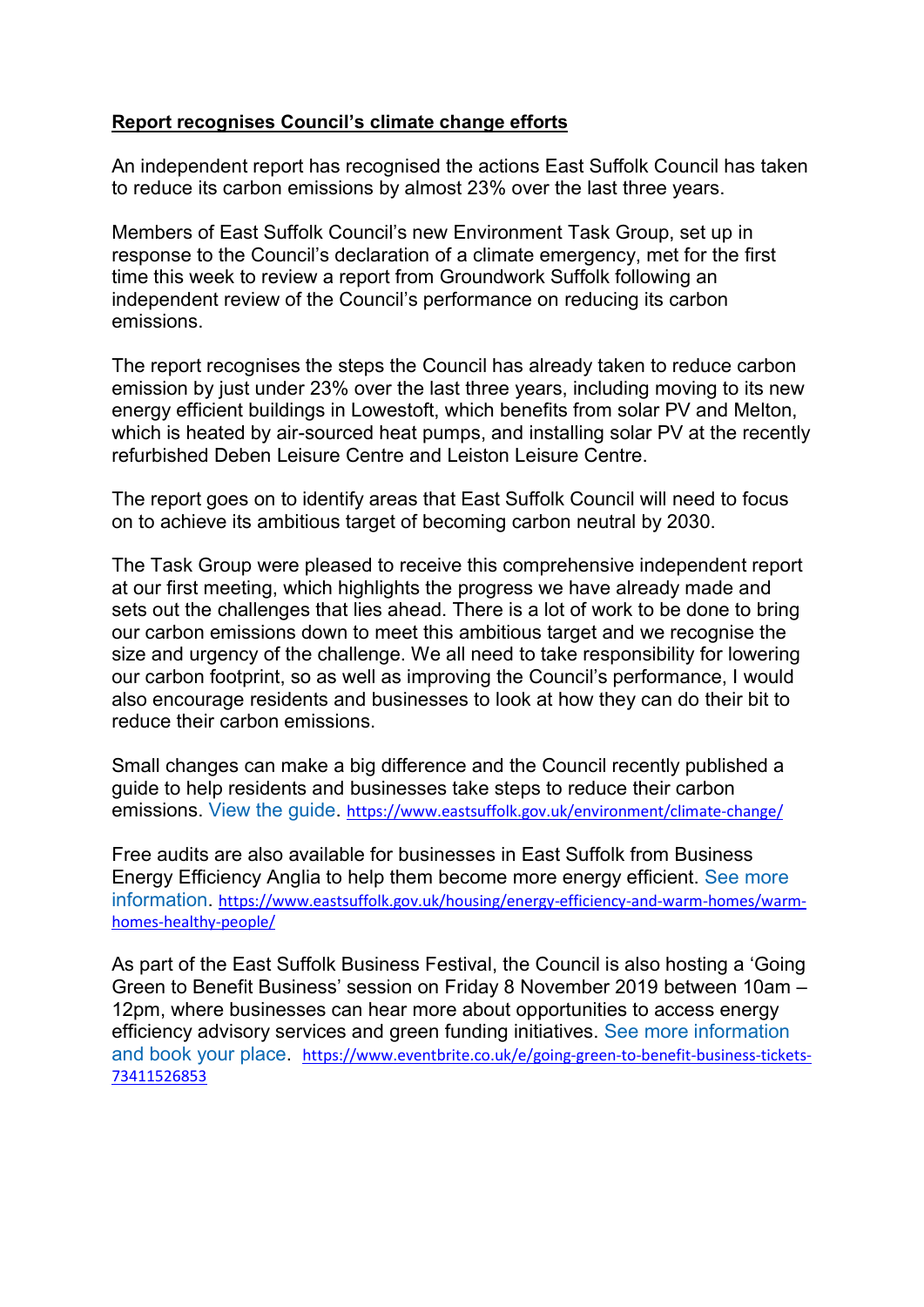### Community projects receive funding boost

Community projects across East Suffolk have received a funding boost to support their activities which benefit local residents.

Following successful applications to East Suffolk Council's Enabling Communities 'Exemplar Grant Programme' earlier this year, 17 community projects have been chosen to receive funding. The projects will each receive a share of £147,378 to help deliver projects and activities which will benefit East Suffolk residents.

The selected projects include the refurbishment of local village halls and play areas, the construction of a Heritage Hut, theatre workshops to help disadvantaged groups engage with the arts and the delivery of a programme tackling eating disorders in local schools.

A spokesperson for East Suffolk Council said: We are delighted to award these local projects with funding through the Exemplar Grants Programme. We were extremely impressed by the quality of this year's applications and the range of innovative and impactful activities being supported by volunteers and groups across the district. We want to help local organisations deliver a wide range of community activities which improve and enhance the lives of our residents. Funding for smaller projects is still available through our Enabling Communities Budgets and we would encourage any group to apply to support their activities.

The 17 projects to receive funding through the 'Exemplar Grant Programme' are:

- Refurbishment of the Angela Cobbold Hall, Little Bealings  $£8,500 Cl$ Ir Hedgley
- Construction of a heritage hut by the Thorpeness & Aldringham Heritage Group £9,933 – Cllr Haworth-Culf
- Refurbishment to the kitchen at the Woodbridge Rugby Club £9,056 Cllr Mallinder
- Replace the existing play equipment at Hollesley recreation ground (Hollesley Parish Council) - £10,000 – Cllr Mallinder
- Funding towards a new pitched roof on Hollesley Village Hall £10,000 Cllr **Mallinder**
- Providing theatre courses within Lowestoft schools (The Seagull Theatre) £9,850 – Cllr Gooch
- The installation of running water in the Bealings Community Hub £8,350 Cllr **Hedgley**
- Employment of a Programme Coordinator at the Marina Theatre, running events aimed at 50+ age group to combat isolation/loneliness - £10,000 – Cllr Craig
- Production of postnatal packs for parents leaving hospital (Suffolk Babies) £3,614 – Cllr Rudd
- To help refurbish, upgrade and reline the main pool at Beccles Lido £10,000 Cllr Brambley-Crawshaw, Cllr Elliott & Cllr Topping
- Funding towards a MUGA (Tunstall Parish Council) £10,000 Cllr Herring
- To replace existing and provide new play equipment at the Theberton & Eastbridge playing field (Theberton & Eastbridge Parish Council) - £8,725 – Cllr Haworth-Culf, Cllr Cooper & Cllr Bond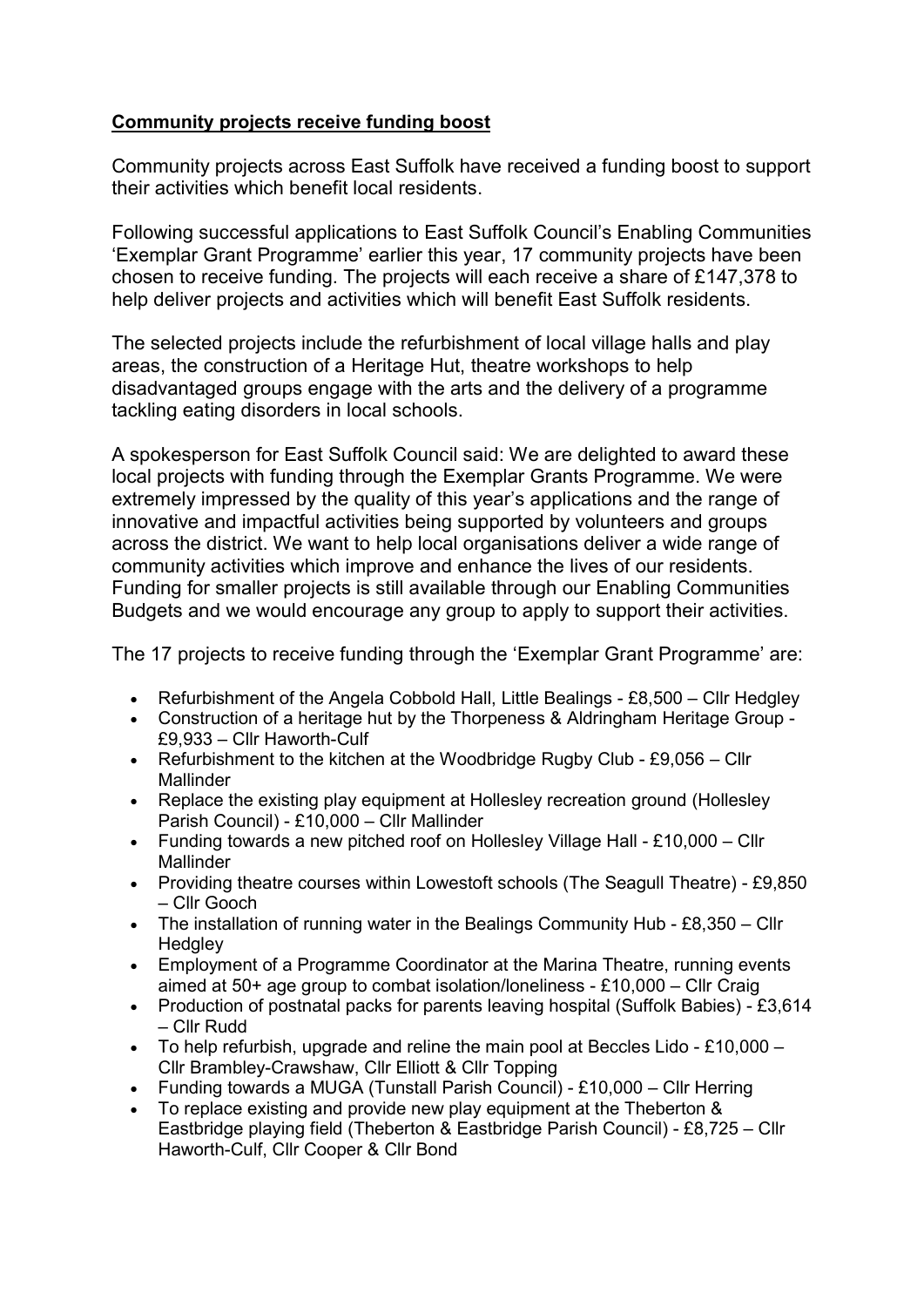- To establish Lowestoft Movers dance and movement classes for over 55s (DanceEast) - £10,000 – Cllr Rudd
- To deliver a programme of courses in schools about eating disorders (Wednesday's Child) - £9,750 – Cllr Rudd
- To purchase moveable floodlights for the Framlingham Flyers £4,600 Cllr Cook
- To replace an ageing oil-fired boiler in Otley Village Hall with a modern energy efficient system (Otley Community Council) - £5,000 – Cllr Fryatt
- To purchase a mini-bus for the Allsorts Support Services group to provide services to their users -£10,000 – Cllr Byatt

The Exemplar Grants Programme enables community groups to deliver large 'flagship' projects, with funding of up to £10,000.

Since 2016, 68 community projects have benefited from the Exemplar Grants Programme, receiving funding totalling £544,014.36. £160,000 was allocated for 2019/2020 programme from the New Homes Bonus.

Whilst applications for this round of the Exemplar Grants Programme are now closed, local groups and organisations can still apply for funding to support their activities via the Council's 'Enabling Community Budgets'.

A total of £412,500 has been allocated for 2019/20 from the New Homes Bonus, funding generated through new houses built in the district.

Distributed equally amongst each of the Council's 55 members, each ward councillor has a £7,500 Enabling Community Budget to spend on community projects or to develop new projects which tackle community needs in their area.

Previous projects which have benefitted from Enabling Community Budget funding include play areas, village hall refurbishments and equipment, community events, projects supporting people with disabilities and the purchase of defibrillators.

To apply for funding through the Enabling Communities Budget scheme, please visit: www.eastsuffolk.gov.uk/enabling-communities-budgets

Another reminder – if you have not already registered to attend the Community Partnership workshop as detailed in the earlier reports, please do so without delay, we don't want your community missing out! Community Partnerships - 28<sup>th</sup> November - venue Saxmundham

#### Other news

The record-breaking Surviving Winter appeal will be joined by a sister campaign in Suffolk for the first time this year - because more people than ever need support.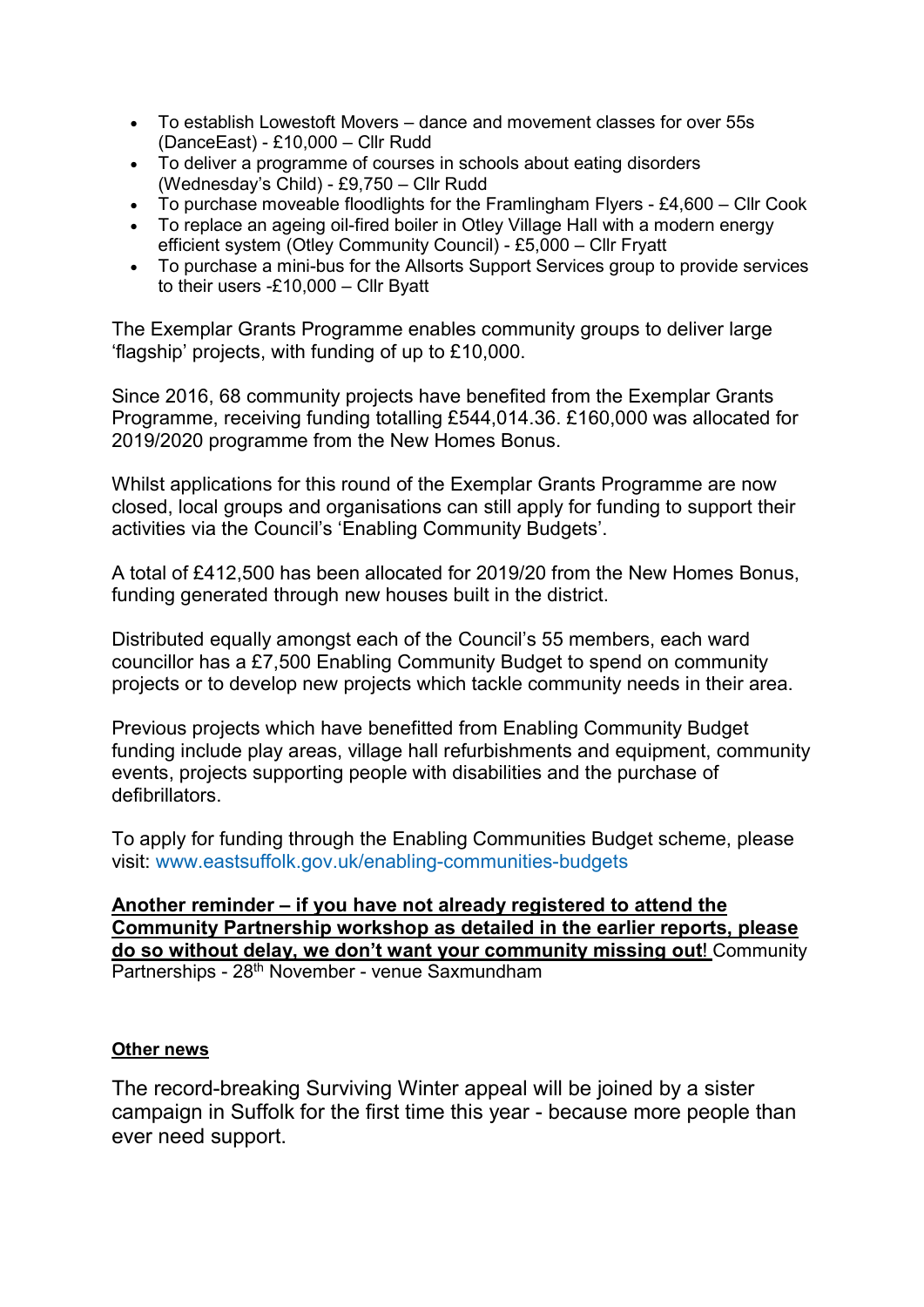Hundreds of people in the county donated their government winter fuel payment last year to support Surviving Winter.

The campaign asks those who can afford it to give up the payment so it can go to someone in greater need.

It raised more than £125,000 - a record for the appeal, run by the Suffolk Community Foundation - and helped pay heating bills for more than 800 homes of vulnerable older people.

## How you can help Surviving Winter or the Winter Crisis Appeal

As this year's appeal is launched, a second 'Winter Crisis Appeal' is also unveiled. This will help vulnerable people of all ages.

Tim Holder, from the Suffolk Community Foundation, explained: "This year, with over 83,000 people of all ages living in deprivation in Suffolk we'd ask everyone to please continue to help older people by giving to the Surviving Winter Appeal.

"But with almost 20,000 children living in poverty in Suffolk we've also set up a new appeal for everyone to support - the Winter Crisis Appeal.

"All donations to this appeal will be directed to support people of all ages to stay warm this winter."

## Organisers encourage anyone who needs the winter fuel payment to keep hold of it this winter.

However, if you are able to donate it, or are one of the growing number of people of all ages who wish to make a donation to the appeal, they will be happy to receive your support.

The appeal, in partnership with the East Anglian Daily Times, Citizens Advice, Warm Homes Healthy People, Rural Coffee Caravan, Meet Up Mondays, Ipswich Building Society, Flagship Group and Age UK Suffolk, launches today.

To donate call 01473 602602 or visit www.suffolkcf.org.uk. You can also donate at any branch of Ipswich Building Society.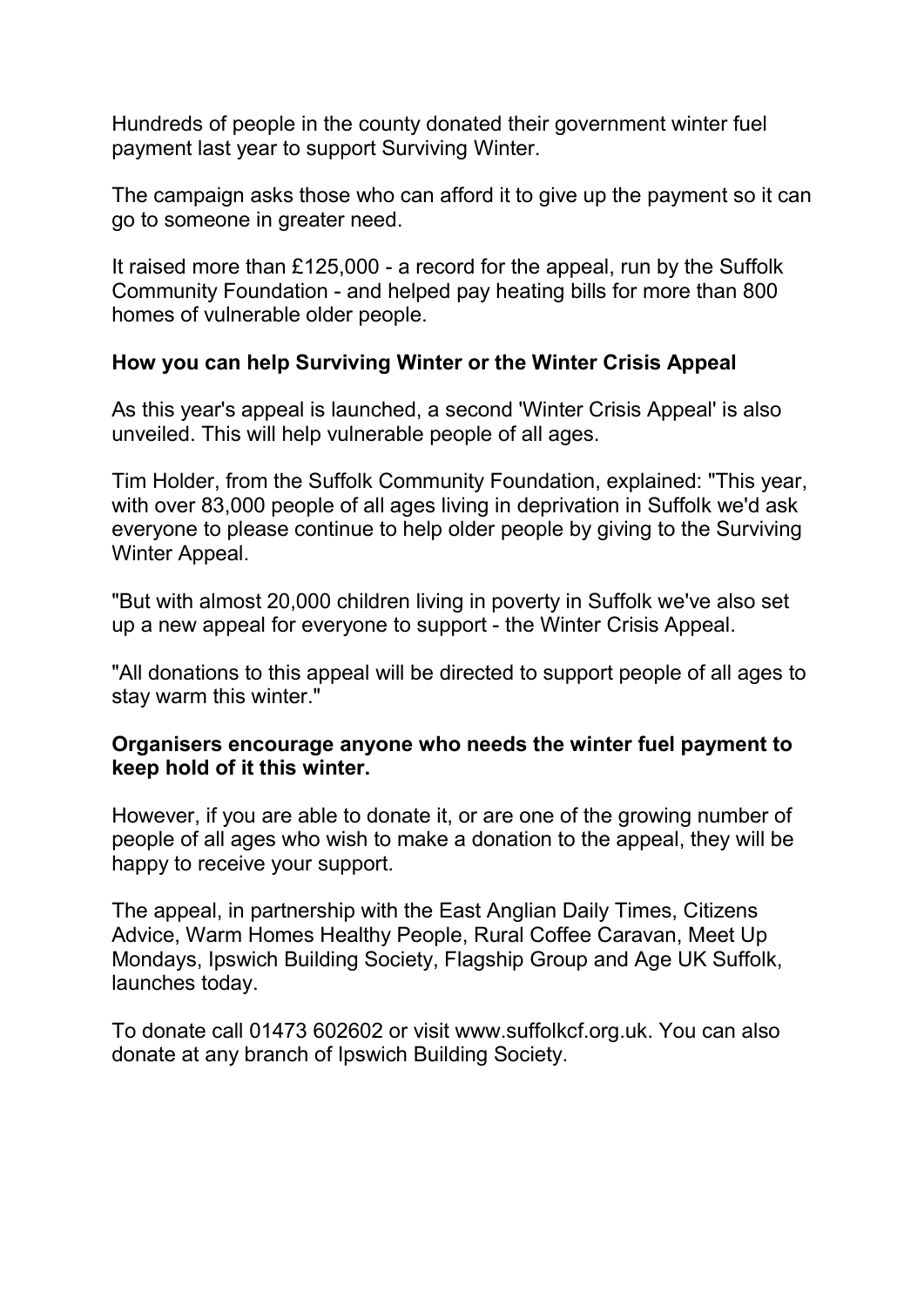Items to discuss:

# Plans have been announced to let grass in older sections of churchyards grow longer in a Suffolk district, as part of measures to let wildlife flourish.

The plan would be enacted with the agreement of individual communities and in sections of cemeteries where graves were around 100 years old and visited rarely as allowing the older sections of churchyards to grow long grass in the summer months would encourage wildlife and improve biodiversity. Cemeteries can quickly attract beetles, caterpillars of various moths, butterflies and grasshoppers - they all benefit, and so then do birds, bats, hedgehogs and other creatures.

With many of our natural areas under threat, the older less frequently used and traditional sections of our cemeteries - those areas where the graves are around a century old - have become ever more important sanctuaries for wildlife.

### Local Plan Adoptions / Examination

The Examination of the Suffolk Coastal Local Plan is still ongoing, although the hearings finished in September. At the tail end of Oct, ES was still responding to the last of the queries raised by the Inspector during the hearings.

The next step will then be for him to write to ES and advise how he wishes to proceed e.g. whether he requires additional information from ES or would like to move swiftly forward with 6 weeks of public consultation on Main Modifications to the Local Plan. Hopefully it will be the latter.

All going well it is anticipated this consultation will start in early new year. Following that consultation, the Inspector will consider, based on feedback, whether he needs to hold an additional day/s of hearings to explore any issues further. Usually Inspectors just consider the written representations, as they have the same weight as evidence given at hearings. Assuming the Inspector is happy, he will then write his report and send it to ES. It is hoped he will find the plan 'sound' but this would likely be subject to ES making a number of Main Modifications to the Plan, some of which ES is already aware of. The Examination ends once ES receives the Inspectors Report. The Plan, as amended, can then be presented to Full Council for adoption.

It is hope that this would be completed and the Plan adopted by late Spring at the latest.

SPR, EDF etc - It appears in recent correspondence that there is agreement to a full review of the scale of environmental damage that would be caused by the current